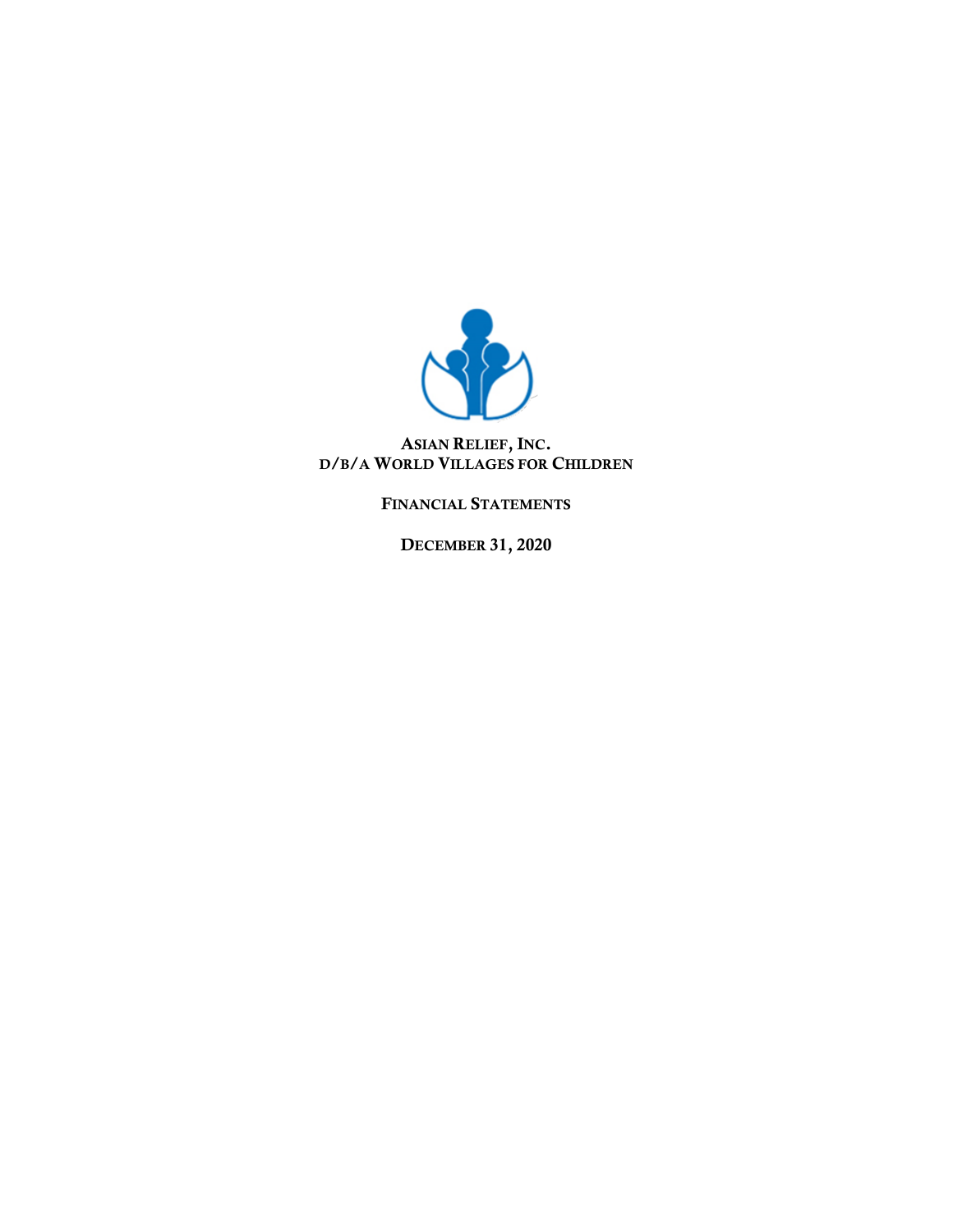# TABLE OF CONTENTS DECEMBER 31, 2020

 $\overline{a}$ 

# Pages

| <b>Financial Statements</b> |  |
|-----------------------------|--|
|                             |  |
|                             |  |
|                             |  |
|                             |  |
|                             |  |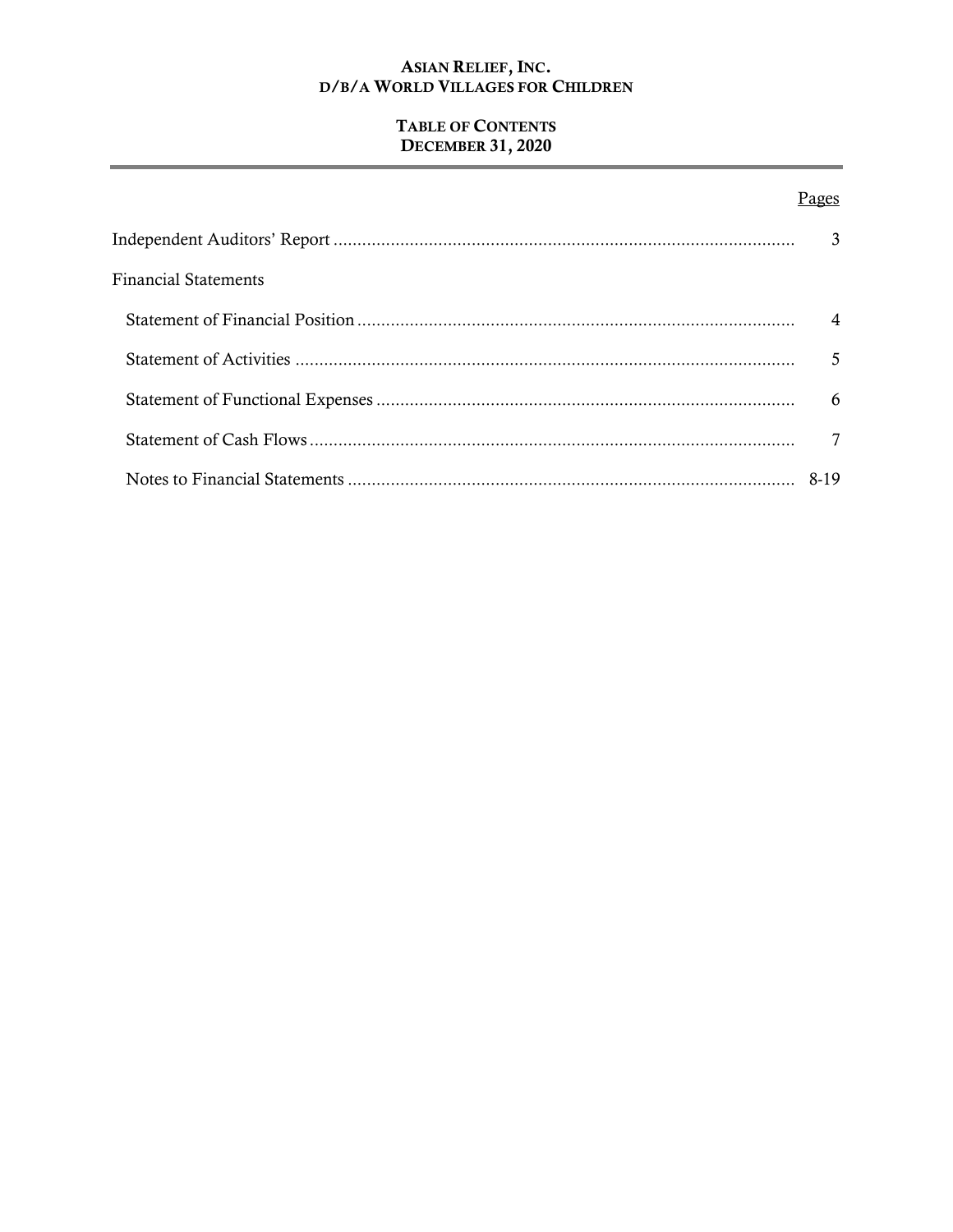

7910 WOODMONT AVENUE | 1150 18TH STREET, NW SUITE 500 BETHESDA, MD 20814 (T) 301.986.0600

SUITE 550 WASHINGTON, DC 20036 (T) 202.822.0717

# Independent Auditors' Report

<span id="page-2-0"></span>To the Board of Directors Asian Relief, Inc. d/b/a World Villages for Children Annapolis, Maryland

We have audited the accompanying financial statements of Asian Relief, Inc.  $d/b/a$  World Villages for Children (a nonprofit organization), which comprise the statement of financial position as of December 31, 2020, and the related statements of activities, functional expenses, and cash flows for the year then ended, and the related notes to the financial statements.

# *Management's Responsibility for the Financial Statements*

Management is responsible for the preparation and fair presentation of these financial statements in accordance with accounting principles generally accepted in the United States of America; this includes the design, implementation, and maintenance of internal control relevant to the preparation and fair presentation of financial statements that are free from material misstatement, whether due to fraud or error.

# *Auditors' Responsibility*

Our responsibility is to express an opinion on these financial statements based on our audit. We conducted our audit in accordance with auditing standards generally accepted in the United States of America. Those standards require that we plan and perform the audit to obtain reasonable assurance about whether the financial statements are free from material misstatement.

An audit involves performing procedures to obtain audit evidence about the amounts and disclosures in the financial statements. The procedures selected depend on the auditors' judgment, including the assessment of the risks of material misstatement of the financial statements, whether due to fraud or error. In making those risk assessments, the auditors consider internal control relevant to the entity's preparation and fair presentation of the financial statements in order to design audit procedures that are appropriate in the circumstances, but not for the purpose of expressing an opinion on the effectiveness of the entity's internal control. Accordingly, we express no such opinion. An audit also includes evaluating the appropriateness of accounting policies used and the reasonableness of significant accounting estimates made by management, as well as evaluating the overall presentation of the financial statements.

We believe that the audit evidence we have obtained is sufficient and appropriate to provide a basis for our audit opinion.

## *Opinion*

In our opinion, the financial statements referred to above present fairly, in all material respects, the financial position of Asian Relief, Inc. d/b/a World Villages for Children as of December 31, 2020, and the changes in their net assets and their cash flows for the year then ended in accordance with accounting principles generally accepted in the United States of America.

6 ounidar, Buchanan + Mitchell, P.C.

September 22, 2021

Bethesda, Maryland Certified Public Accountants

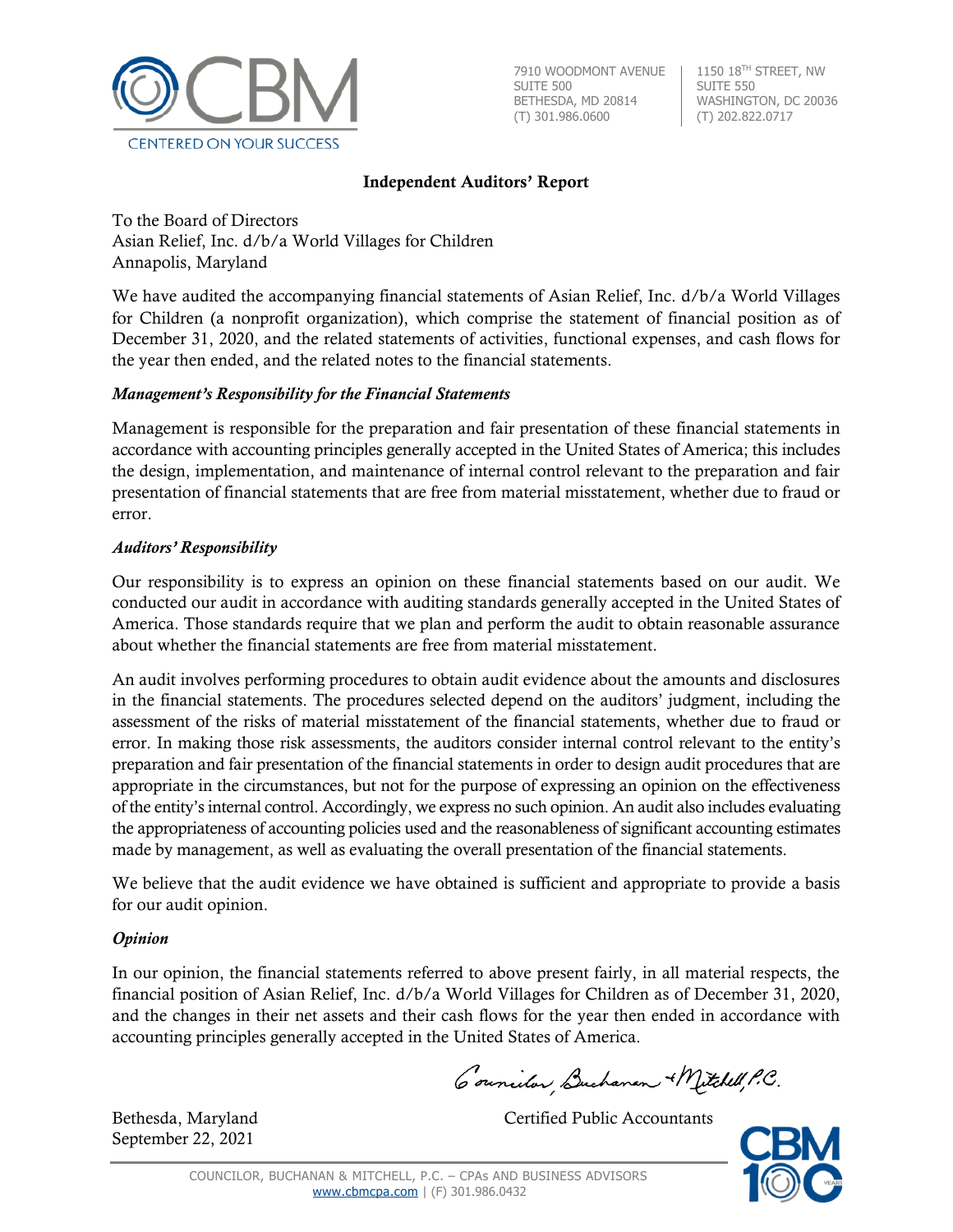# STATEMENT OF FINANCIAL POSITION DECEMBER 31, 2020

#### Assets

<span id="page-3-0"></span>

| <b>Current Assets</b><br>Cash and Cash Equivalents<br>Accounts Receivable<br>Promises to Give, Current Portion                                                                                          | \$<br>3,699,588<br>91,336<br>200,000                              |
|---------------------------------------------------------------------------------------------------------------------------------------------------------------------------------------------------------|-------------------------------------------------------------------|
| Prepaid Expenses                                                                                                                                                                                        | 120,845                                                           |
| <b>Total Current Assets</b>                                                                                                                                                                             | 4,111,769                                                         |
| Investments                                                                                                                                                                                             | 17,720,074                                                        |
| Promises to Give, Long-Term                                                                                                                                                                             | 48,765                                                            |
| Property and Equipment, Net                                                                                                                                                                             | 23,301                                                            |
| Deposit                                                                                                                                                                                                 | 19,406                                                            |
| <b>Total Assets</b>                                                                                                                                                                                     | \$21,923,315                                                      |
| <b>Liabilities and Net Assets</b>                                                                                                                                                                       |                                                                   |
| <b>Current Liabilities</b><br><b>Accounts Payable</b><br>Accrued Wages and Leave Payable<br>Retiree Obligations, Current<br>PPP Refundable Advance<br>Grant Payable to Sisters of Mary<br>Deferred Rent | \$<br>29,213<br>9,284<br>50,613<br>127,300<br>1,090,035<br>25,920 |
| <b>Total Current Liabilities</b>                                                                                                                                                                        | 1,332,365                                                         |
| <b>Retiree Obligations, Noncurrent</b>                                                                                                                                                                  | 587,064                                                           |
| <b>Total Liabilities</b>                                                                                                                                                                                | 1,919,429                                                         |
| <b>Net Assets</b><br><b>Without Donor Restrictions</b><br><b>With Donor Restrictions</b>                                                                                                                | 16,625,091<br>3,378,795                                           |
| <b>Total Net Assets</b>                                                                                                                                                                                 | 20,003,886                                                        |
| <b>Total Liabilities and Net Assets</b>                                                                                                                                                                 | \$21,923,315                                                      |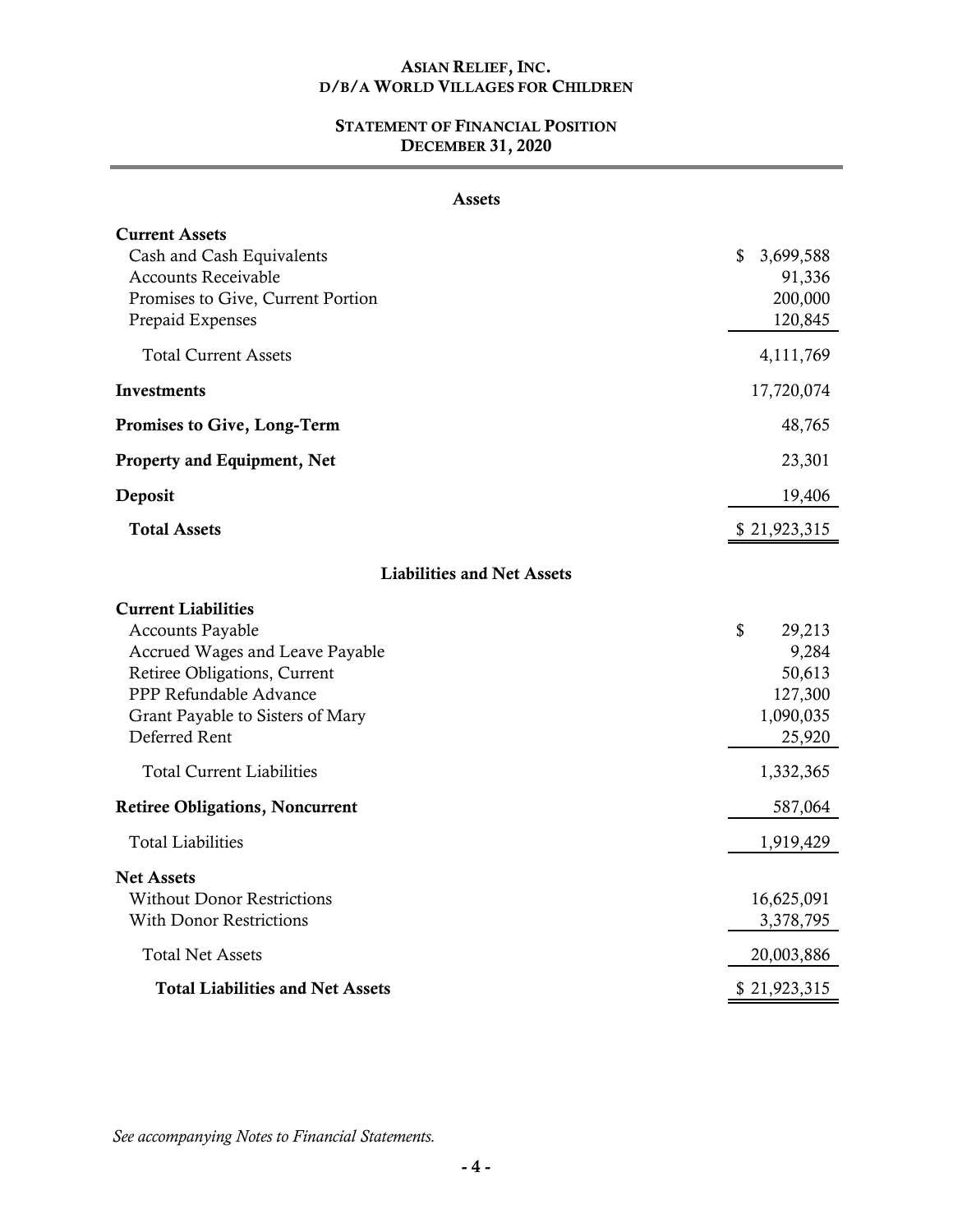# STATEMENT OF ACTIVITIES FOR THE YEAR ENDED DECEMBER 31, 2020

<span id="page-4-0"></span>

|                                                                                                                                                                                                                            | Without Donor<br>Restrictions                                               | With Donor<br>Restrictions                | Total                                                            |
|----------------------------------------------------------------------------------------------------------------------------------------------------------------------------------------------------------------------------|-----------------------------------------------------------------------------|-------------------------------------------|------------------------------------------------------------------|
| Support from the Public<br><b>Active Contributions</b><br><b>Donor Development Contributions</b><br>Legacies, Bequests, and Pledges                                                                                        | 1,868,078<br>\$<br>222,064<br>1,120,752                                     | 1,391,653<br>\$                           | 3,259,731<br>\$<br>222,064<br>1,120,752                          |
| Total Support from the Public                                                                                                                                                                                              | 3,210,894                                                                   | 1,391,653                                 | 4,602,547                                                        |
| <b>Other Revenue</b><br>Affiliate Management Fees<br>Mailing List Rentals<br><b>Interest and Dividends</b><br>Net Investment Income<br>Other Income<br><b>Total Other Revenue</b><br>Net Assets Released from Restrictions | 98,384<br>83,824<br>393,713<br>1,556,386<br>284,148<br>2,416,455<br>547,090 | 50,090<br>198,012<br>248,102<br>(547,090) | 98,384<br>83,824<br>443,803<br>1,754,398<br>284,148<br>2,664,557 |
| <b>Total Support and Revenue</b>                                                                                                                                                                                           | 6,174,439                                                                   | 1,092,665                                 | 7,267,104                                                        |
| <b>Expenses</b><br>Program Services<br>Sisters of Mary<br><b>Information Services</b>                                                                                                                                      | 2,282,017<br>1,043,134                                                      |                                           | 2,282,017<br>1,043,134                                           |
| <b>Total Program Services</b><br><b>Supporting Services</b><br>Fundraising - Active<br>Fundraising - Donor Development                                                                                                     | 3,325,151<br>551,689<br>228,339                                             |                                           | 3,325,151<br>551,689<br>228,339                                  |
| <b>Total Fundraising</b>                                                                                                                                                                                                   | 780,028                                                                     |                                           | 780,028                                                          |
| Management and General                                                                                                                                                                                                     | 497,565                                                                     |                                           | 497,565                                                          |
| <b>Total Supporting Services</b>                                                                                                                                                                                           | 1,277,592                                                                   |                                           | 1,277,592                                                        |
| <b>Total Expenses</b>                                                                                                                                                                                                      | 4,602,743                                                                   |                                           | 4,602,743                                                        |
| Change in Net Assets                                                                                                                                                                                                       | 1,571,696                                                                   | 1,092,665                                 | 2,664,361                                                        |
| Net Assets, Beginning of Year                                                                                                                                                                                              | 15,053,395                                                                  | 2,286,130                                 | 17,339,525                                                       |
| Net Assets, End of Year                                                                                                                                                                                                    | \$16,625,091                                                                | 3,378,795<br>\$                           | \$20,003,886                                                     |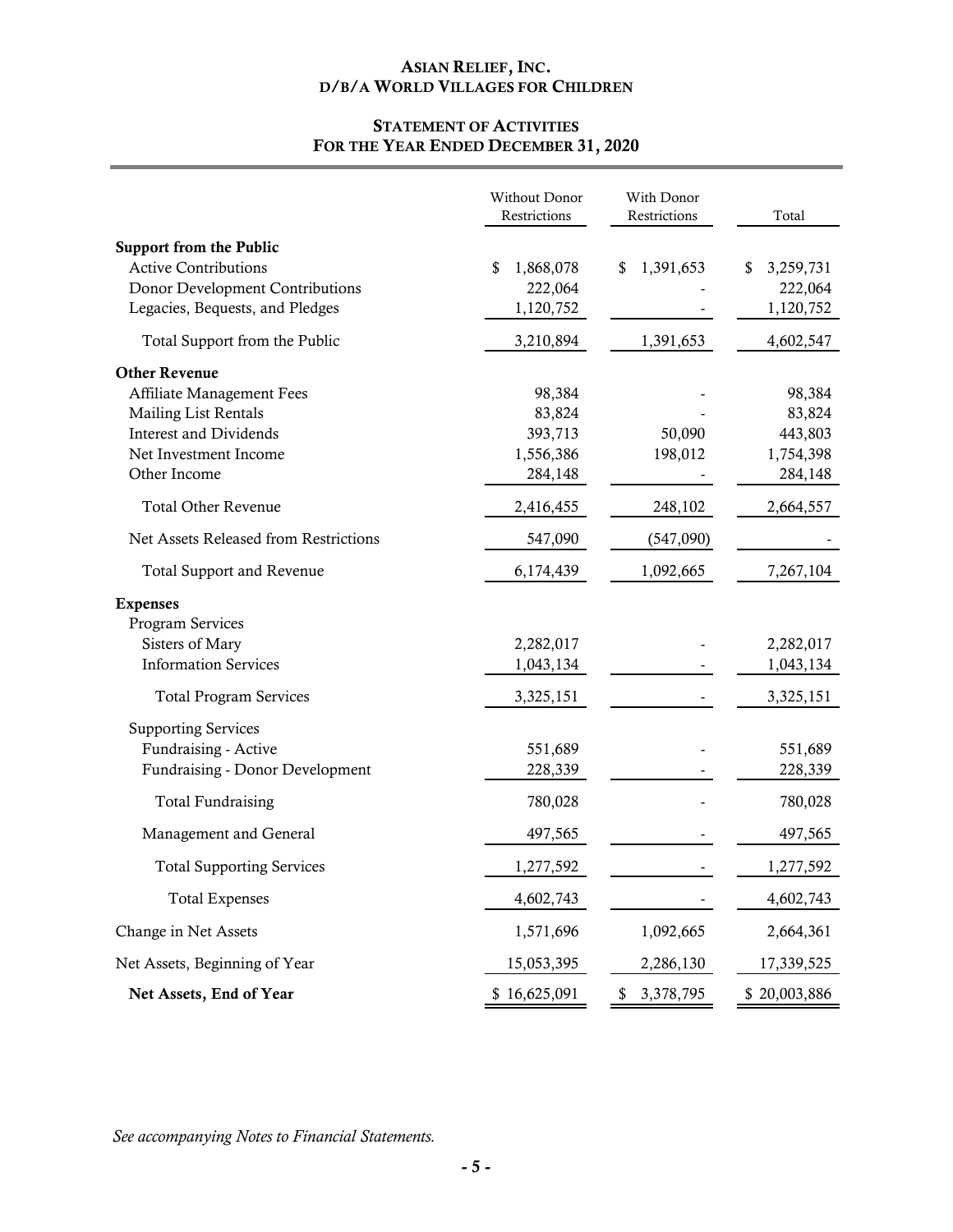# STATEMENT OF FUNCTIONAL EXPENSES FOR THE YEAR ENDED DECEMBER 31, 2020

<span id="page-5-0"></span>

|                                   |                 | Program Services | <b>Supporting Services</b> |                     |             |           |
|-----------------------------------|-----------------|------------------|----------------------------|---------------------|-------------|-----------|
|                                   |                 | Information      | Fundraising                | Fundraising - Donor | Management  |           |
|                                   | Sisters of Mary | Services         | - Active                   | Development         | and General | Total     |
| Grants to Sisters of Mary         | 2,282,017<br>\$ | \$.              | S                          | S                   | \$          | 2,282,017 |
| Salaries and Employee Benefits    |                 | 539,773          | 155,528                    | 100,636             | 118,933     | 914,870   |
| Printing, Envelopes, and Premiums |                 | 196,972          | 95,264                     | 73,913              | 39,810      | 405,959   |
| Postage                           |                 | 111,443          | 61,360                     | 29,130              | 40,334      | 242,267   |
| Rent Expense                      |                 | 69,210           | 16,459                     | 5,479               | 123,723     | 214,872   |
| Professional Fees                 |                 | 80,425           | 36,557                     |                     | 29,246      | 146,228   |
| Travel, Meetings, and Dues        |                 | 1,049            | 9,602                      | 4,900               | 1,258       | 16,809    |
| Donor File Maintenance            |                 |                  | 167,265                    |                     |             | 167,265   |
| Mail Opening Fees                 |                 |                  |                            |                     | 49,071      | 49,071    |
| Bank Charges and Miscellaneous    |                 |                  |                            |                     | 27,423      | 27,423    |
| List Rental and Exchange Fees     |                 | 10,456           |                            | 12,275              |             | 22,731    |
| Office Supplies                   |                 |                  |                            |                     | 21,200      | 21,200    |
| Utilities                         |                 | 3,387            | 806                        | 268                 | 6,055       | 10,516    |
| Repairs and Maintenance           |                 | 8,779            | 2,088                      | 695                 | 15,693      | 27,254    |
| <b>Depreciation Expense</b>       |                 | 5,225            | 1,243                      | 414                 | 9,341       | 16,222    |
| Insurance                         |                 | 7,951            | 1,891                      | 629                 | 14,213      | 24,684    |
| <b>Bad Debt</b>                   |                 |                  |                            |                     | 1,265       | 1,265     |
| Website Maintenance               |                 | 8,463            | 3,627                      |                     |             | 12,090    |
| <b>Total Expenses</b>             | 2,282,017       | 1,043,134        | 551,689                    | 228,339             | 497,565     | 4,602,743 |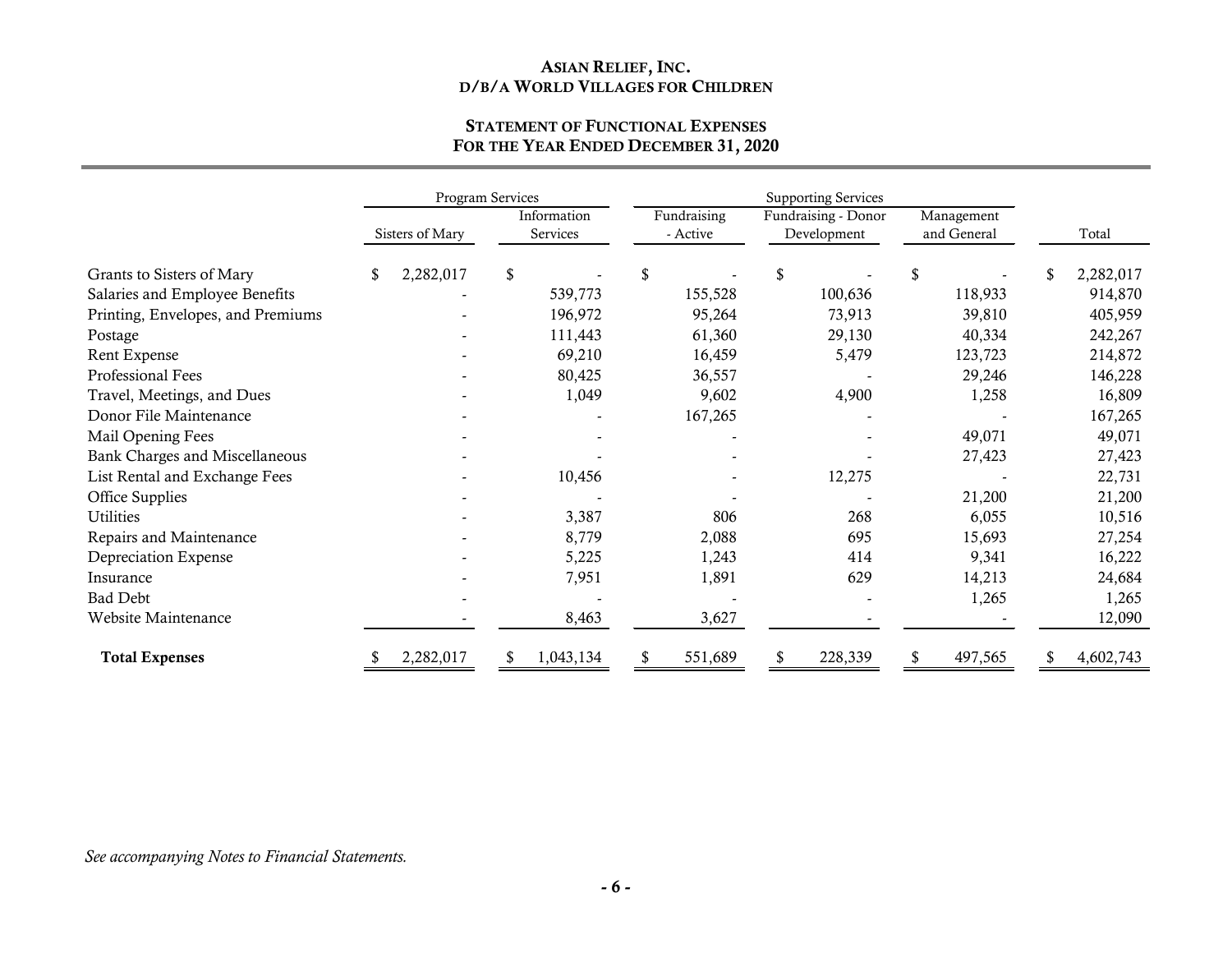# STATEMENT OF CASH FLOWS FOR THE YEAR ENDED DECEMBER 31, 2020

<span id="page-6-0"></span>

| <b>Cash Flows from Operating Activities</b>      |                 |
|--------------------------------------------------|-----------------|
| Change in Net Assets                             | \$<br>2,664,361 |
| Adjustments to Reconcile Change in Net Assets to |                 |
| Net Cash Provided by Operating Activities        |                 |
| Depreciation                                     | 16,222          |
| Net Investment Income                            | (1,754,398)     |
| (Increase) Decrease in Assets                    |                 |
| <b>Accounts Receivable</b>                       | (42,909)        |
| Due from Affiliates                              | 253,690         |
| Pledges Receivable                               | (100,000)       |
| Prepaid Expenses                                 | 36,202          |
| (Decrease) Increase in Liabilities               |                 |
| <b>Accounts Payable</b>                          | (13, 549)       |
| Accrued Wages and Leave Payable                  | (4,300)         |
| <b>Retiree Obligations</b>                       | (27, 188)       |
| PPP Refundable Advance                           | 127,300         |
| Grant Payable to Sisters of Mary                 | 1,090,035       |
| Deferred Rent                                    | (23, 725)       |
| Net Cash Provided by Operating Activities        | 2,221,741       |
| <b>Cash Flows from Investing Activities</b>      |                 |
| Sales of Investments                             | 3,944,736       |
| Purchases of Investments                         | (3, 125, 326)   |
| Purchases of Property and Equipment              | (2, 595)        |
| Net Cash Provided by Investing Activities        | 816,815         |
| Net Increase in Cash and Cash Equivalents        | 3,038,556       |
| Cash and Cash Equivalents, Beginning of Year     | 661,032         |
| Cash and Cash Equivalents, End of Year           | 3,699,588<br>\$ |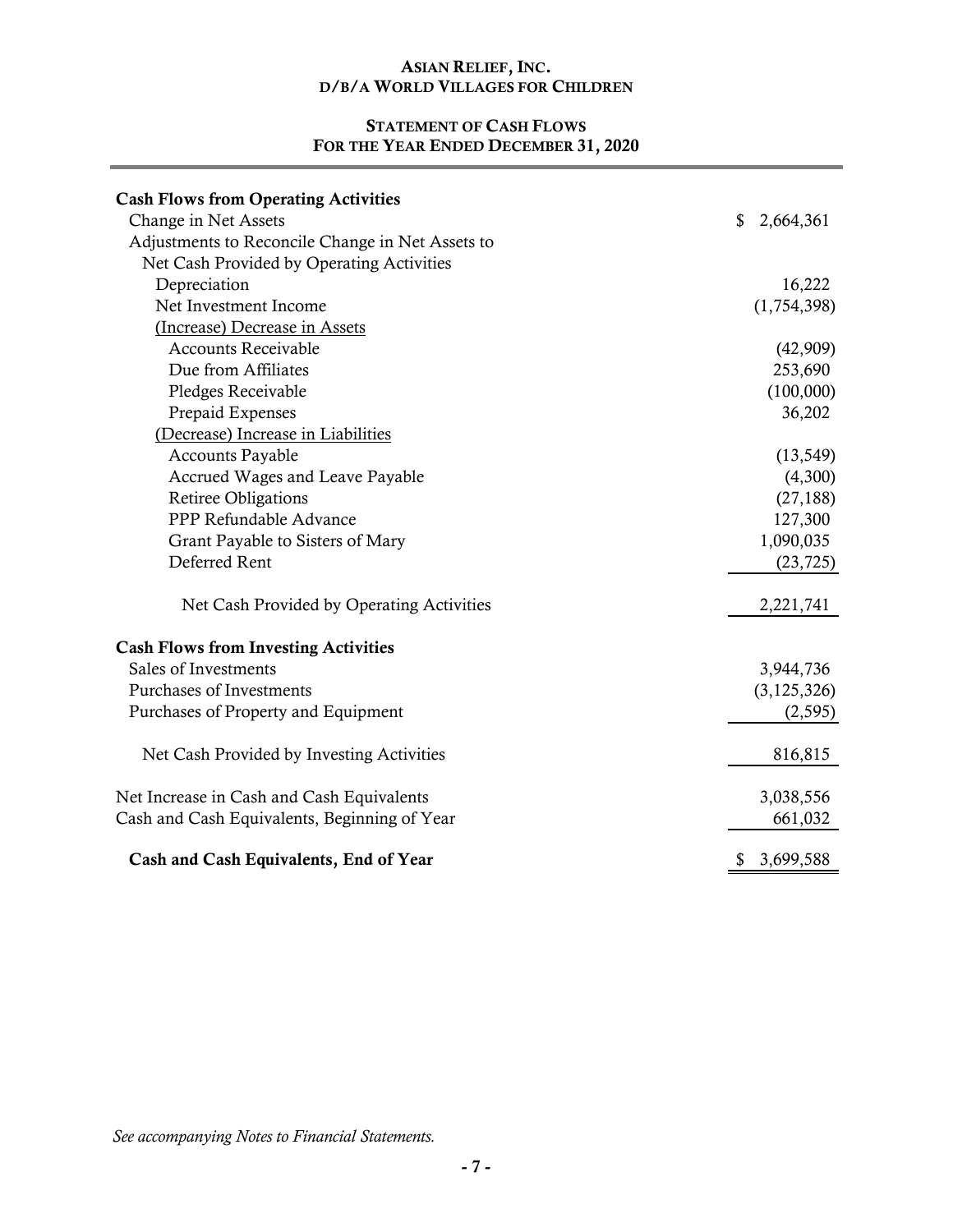# NOTES TO FINANCIAL STATEMENTS DECEMBER 31, 2020

#### <span id="page-7-0"></span>1. ORGANIZATION

Asian Relief, Inc. d/b/a World Villages for Children (WVC), is a charitable organization, founded in 1961 by Monsignor Aloysius Schwartz, which provides financial support for the charitable programs of the Sisters of Mary in Korea, the Philippines, Mexico, Guatemala, Brazil, Tanzania, and Honduras.

These programs include fourteen Boystowns and Girlstowns, which provide more than 20,000 poor and orphan children with food, clothing, shelter, and education. Older children also receive vocational training. This training helps them obtain higher quality jobs when they graduate in order to break free from a life of poverty and despair.

Additional programs include two full service hospitals for the poor, a live-in facility for destitute, homeless, and handicapped men, and a special education program for mentally challenged and handicapped children.

## 2. SUMMARY OF SIGNIFICANT ACCOUNTING POLICIES

The following is a summary of accounting policies followed in the preparation of WVC's financial statements.

## *Basis of Accounting*

The accompanying financial statements have been prepared on the accrual basis.

## *Use of Estimates*

The preparation of financial statements in conformity with accounting principles generally accepted in the United States of America requires management to make estimates and assumptions that affect certain reported amounts and disclosures. Accordingly, actual results could differ from those estimates.

## *Financial Statement Presentation*

WVC reports information regarding its financial position and activities according to the two net asset classes:

*Net Assets Without Donor Restrictions* - resources that are available for general operations and resources designated by WVC's Board of Directors for approved expenditures.

*Net Assets With Donor Restrictions* - resources that are subject to donor-imposed restrictions; temporary or permanent. Temporary restrictions are those that either expire by passage of time or can be fulfilled and removed by actions of WVC, pursuant to those stipulations. Permanent restrictions are gifts to WVC, whereby principal may not be used and income or capital gains from these funds is either without restriction or is to be used for purposes specified by the donor. WVC has one gift with permanent donor restrictions in the amount of \$2,000,000. The gift is required to be invested in perpetuity and income and growth are to be used for general operations.

## *Cash and Cash Equivalents*

Cash and cash equivalents consist of highly liquid deposit and money market accounts, including those in brokerage accounts, with an original term to maturity of three months or less.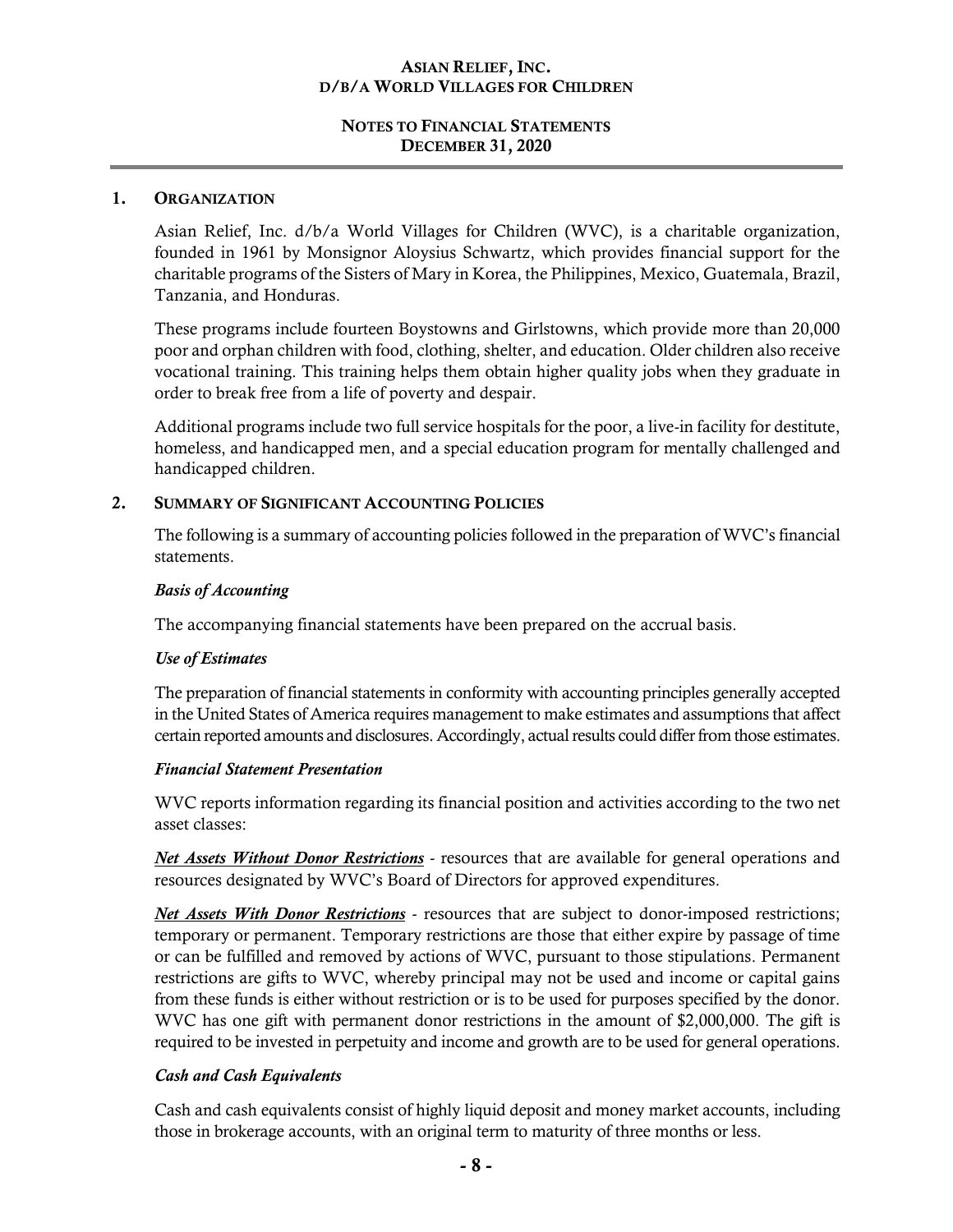# NOTES TO FINANCIAL STATEMENTS DECEMBER 31, 2020

#### 2. SUMMARY OF SIGNIFICANT ACCOUNTING POLICIES (CONTINUED)

#### *Investments*

Investments in debt and equity securities are carried at fair value. Equity securities and mutual funds are valued based on quoted prices on national exchanges. Debt securities include corporate bonds and are valued using interest rates and maturities of similar instruments. Alternative investments are valued based on the fair market value of the underlying assets of the funds as determined by the fund managers. The changes in net unrealized appreciation or depreciation of debt and equity securities for the year are reported as investment gains or losses. Gains (losses) on the sale of investments are reported on the first-in first-out basis (FIFO). Realized and unrealized gains and losses and investment fees are reported as net investment income on the statement of activities.

## *Property and Equipment*

WVC capitalizes all major purchases of buildings, improvements, furniture, fixtures, and equipment at or above \$1,000 at cost, if purchased, or fair market value at date of donation. Depreciation is computed on the straight-line basis over the estimated useful lives of the assets (generally five years for furniture, fixtures, and equipment and minor improvements). When assets are retired or sold, the cost and related accumulated depreciation are removed from the accounts and any gain or loss is reflected in the statement of activities.

## *Accounts Receivable*

Receivables as listed in the statement of financial position at December 31, 2020, are comprised primarily of interest and dividends due on WVC's investments and amounts due on other operating activities.

Outstanding balances are reduced by an allowance for doubtful accounts. Management annually evaluates the adequacy of the allowance for doubtful accounts by considering WVC's past receivables loss experience and known and inherent risks in the accounts receivable population. As of December 31, 2020, there was no allowance for doubtful accounts.

# *Promises to Give*

Unconditional promises to give that are expected to be collected within one year are recorded at net realizable value. Unconditional promises to give that are expected to be collected in future years are recorded at the present value of their estimated future cash flows. Unconditional promises to give are included in legacies, bequests, and pledges on the statement of activities. Amounts due over multiple years are discounted to their net present value using the applicable risk-adjusted interested rates if such discount would be material. Conditional promises to give are not included as support until the conditions are substantially met.

Amounts received for conditional promises to give are recorded as refundable advances until the conditions are met.

The allowance method is used to determine the uncollectible amounts. The allowance is based upon prior years' experience and management's analysis of subsequent collections. Promises to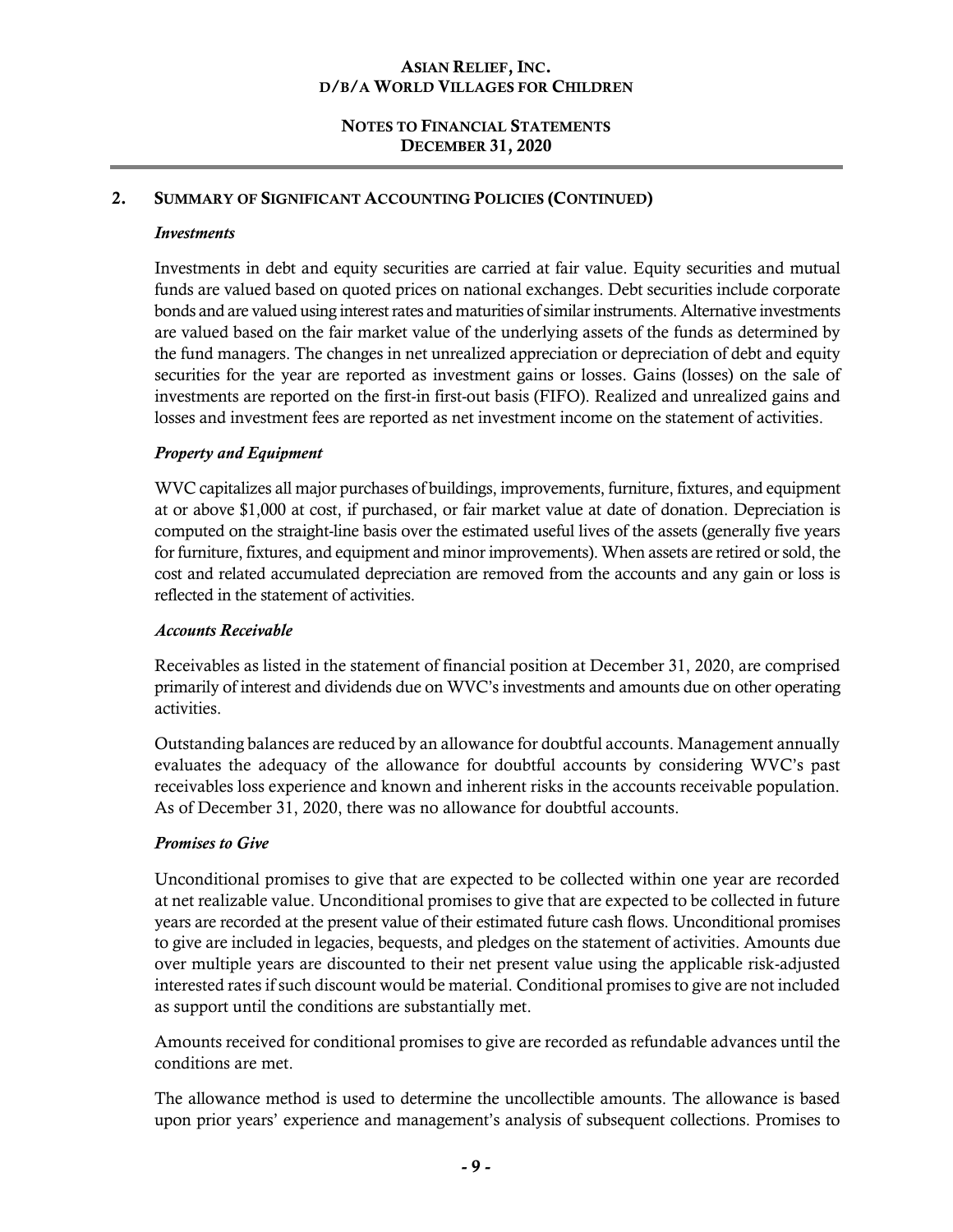# NOTES TO FINANCIAL STATEMENTS DECEMBER 31, 2020

#### 2. SUMMARY OF SIGNIFICANT ACCOUNTING POLICIES (CONTINUED)

#### *Promises to Give (Continued)*

give are considered past due and allowances on promises to give are recorded when circumstances indicate collection is doubtful for particular promises to give or as a general reserve for all promises to give. Promises to give are written off if reasonable collection efforts prove unsuccessful.

## *Contributions*

Contributions are recorded in the period in which they are received or promised and are reported without donor restriction or with donor restriction support depending on the existence and nature of any donor restrictions. Contributions are included in active contributions or donor development contributions on the statement of activities.

## *Contracts with Customers - Fees and Rentals*

Affiliate management fees are recognized as revenue for management services, such as marketing and accounting, at the point in time when the services are performed for affiliates.

Mailing list rental revenue is recognized over the period of time that WVC rents out its mailing lists to other organizations.

Revenue from contracts with customers has been earned as follows:

|                                                   | For the Year Ended December 31, 2020 |                |  |           |        |                  |
|---------------------------------------------------|--------------------------------------|----------------|--|-----------|--------|------------------|
| Revenue                                           |                                      | Point in Time  |  | Over Time |        | Total            |
| Affiliate Management Fees<br>Mailing List Rentals |                                      | 98.384 \$<br>- |  | 83.824    | $-$ \$ | 98.384<br>83.824 |

## *Direct Mail Fundraising*

WVC derives its public support primarily from direct mail solicitations. Direct mail fundraising involves two distinct functions that are reported separately in the financial statements. The functions are:

- Fundraising
- Donor Development

The fundraising function includes the costs of developing, producing and processing mail appeals to current donors on the house file of WVC.

The donor development function includes the costs of new donor acquisition or prospecting, including, but not limited to, sending an initial mailing to persons who have not previously contributed, or are no longer actively participating in the house mailings of WVC (former donors).

WVC's management believes that a single functional reporting classification is not adequate to portray the activity relating to the public solicitation programs of WVC. Segregation between the fund raising and donor development programs is necessary so that the performance of the two programs can be more accurately evaluated. This is due to the fact that different criteria and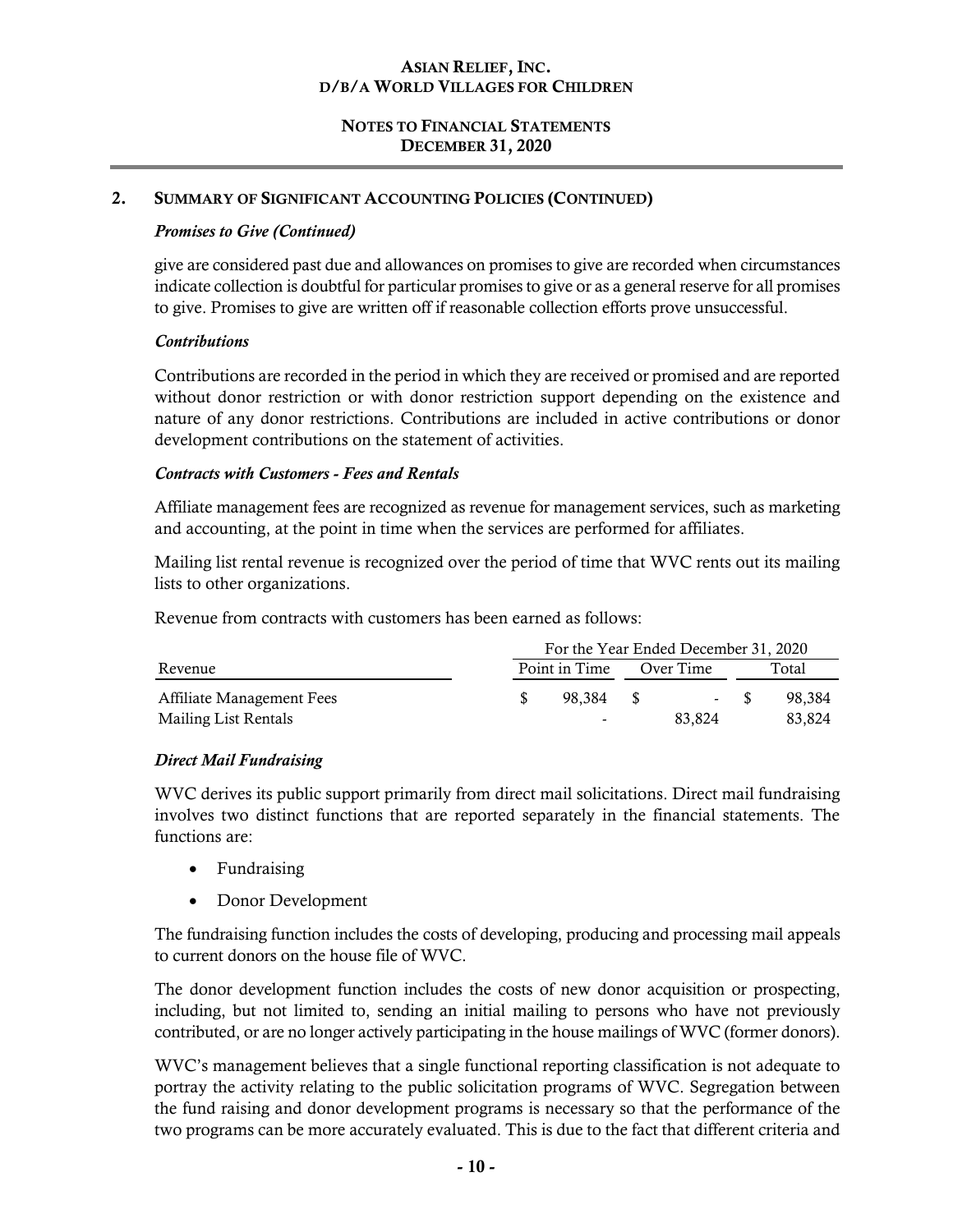# NOTES TO FINANCIAL STATEMENTS DECEMBER 31, 2020

#### 2. SUMMARY OF SIGNIFICANT ACCOUNTING POLICIES (CONTINUED)

#### *Direct Mail Fundraising (Continued)*

relationships are used in the financial evaluation of the aforementioned programs. WVC believes it is appropriate to report public support and the related costs to obtain such, separately in these financial statements.

## *Functional Allocation of Expenses*

The costs of providing the various activities have been summarized on a functional basis in the statement of activities. Accordingly, certain costs have been allocated among the programs and supporting services benefited. These expenses require allocation on a reasonable basis that is consistently applied. The expenses that are allocated include compensation, benefits, and general expenses, which are allocated on the basis of estimates of time and effort by employees.

Program Services, as presented in the statement of functional expenses, include the expenses directly related to the various projects of WVC Information services promote and educate donors and potential donors of the socio-economic plight of the poor, handicapped, sick, and homeless children and adults in Korea, the Philippines, Mexico, Guatemala, Brazil, and Honduras.

Supporting services include expenses indirectly related to the various projects and are of an administrative nature.

## *Income Taxes*

WVC is exempt from federal income taxes under Section  $501(c)(3)$  of the Internal Revenue Code and applicable state law. The accounting standard on accounting for uncertainty in income taxes addresses the determination of whether tax benefits claimed or expected to be claimed on a tax return should be recorded in the financial statements. Under that guidance, WVC may recognize the tax benefit from an uncertain tax position only if it is more likely than not that the tax position will be sustained on examination by taxing authorities based on the technical merits of the position. Examples of tax positions include the tax-exempt status of WVC, and various positions related to the potential sources of unrelated business taxable income (UBIT). The tax benefits recognized in the financial statements from such a position are measured based on the largest benefit that has a greater than 50% likelihood of being realized upon ultimate settlement. There were no unrecognized tax benefits identified or recorded as liabilities for the year ended December 31, 2020.

WVC's policy would be to recognize interest and penalties, if any, on tax positions related to its unrecognized tax benefits in income tax expense in the financial statements. No interest and penalties were assessed or recorded during the calendar year ended December 31, 2020.

WVC's Forms 990, *Return of Organization Exempt from Income Tax,* are subject to examination by the Internal Revenue Service, generally for three years after filing.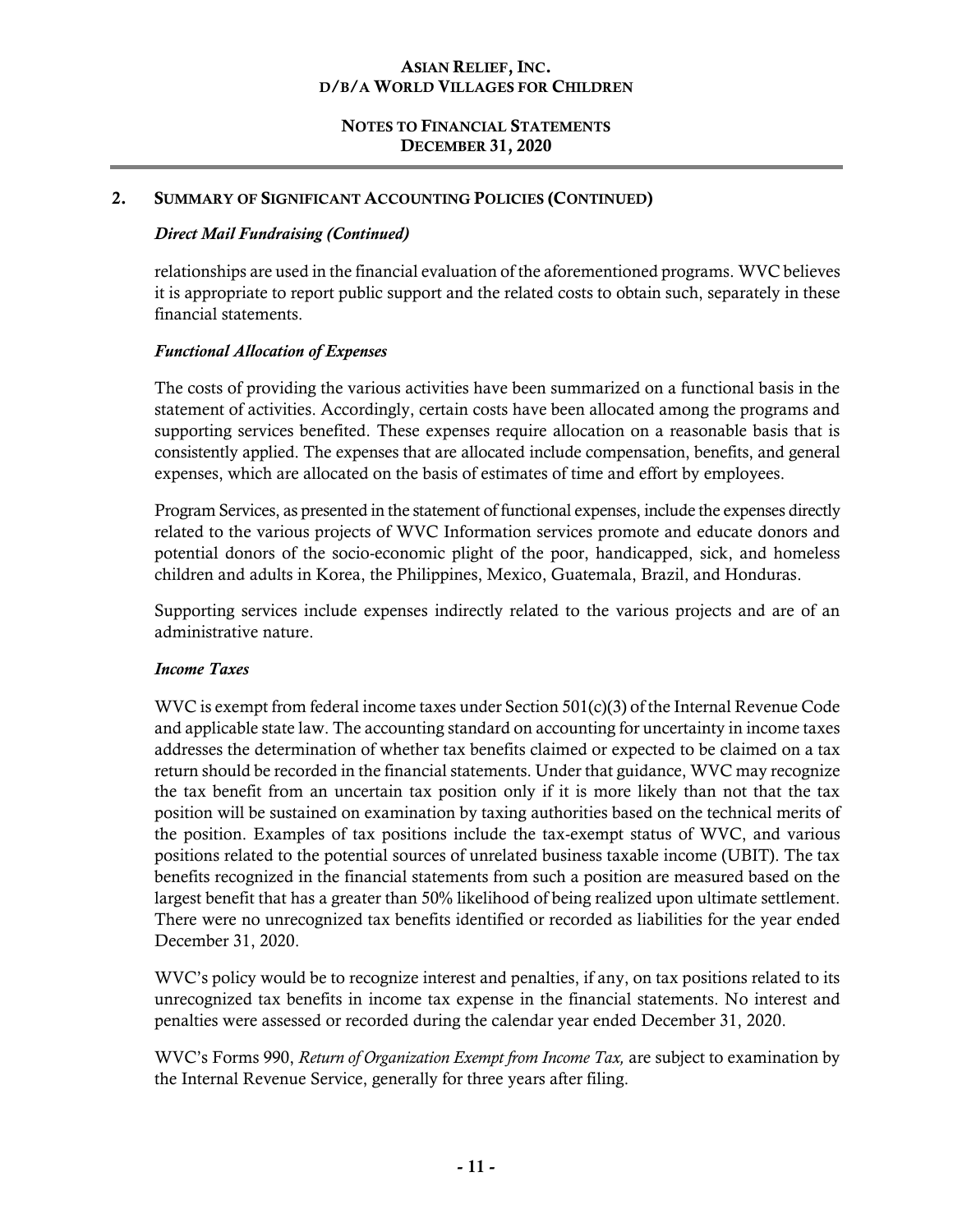# NOTES TO FINANCIAL STATEMENTS DECEMBER 31, 2020

## 3. LIQUIDITY AND AVAILABILITY OF RESOURCES

WVC's cash flows have seasonal variations due to the timing of grants, contributions, program revenues, and vendor payments. WVC manages its liquidity to meet general expenditures, liabilities, and other obligations as they become due. Excess cash flows not needed for day-to-day operations are invested in various investments. WVC holds donor endowments that are restricted for specific purposes and, therefore, not available for general expenditure, except for amounts appropriated for general expenditure in line with donor restrictions.

The following reflects WVC's financial assets as of December 31, 2020, reduced by amounts not available for general operating expenditure within one year:

| Total Assets                                                             | \$21,923,315 |
|--------------------------------------------------------------------------|--------------|
| Less Amounts Not Available for General Operating Expenditure             |              |
| Prepaid Expenses                                                         | (120, 845)   |
| Promises to Give Due in Over One Year                                    | (48, 765)    |
| Investment Designated for Endowment Fund                                 | (2,000,000)  |
| Property and Equipment, Net                                              | (23,301)     |
| Deposit                                                                  | (19, 406)    |
| Total Financial Assets and Liquidity Resources Available Within One Year | \$19,710,998 |

#### 4. FINANCIAL RISK

WVC maintains its cash and certificates of deposits accounts in banks that are insured by the Federal Deposit Insurance Corporation (FDIC) up to the maximum amount allowed by law. While the amounts, at times, exceed the amount insured by federal agencies and, therefore, bear some risk, WVC has not experienced, nor does it anticipate, any loss of funds.

WVC invests in professionally managed portfolios that contain equity securities, mutual funds, corporate bonds, and alternative investments. Such investments are exposed to various risks such as interest rate, market and credit. Due to the level of risk associated with such investments and the level of uncertainty related to changes in the value of such investments, it is at least reasonably possible that changes in risks in the near term would materially affect investment balances and the amount reported in the financial statements.

#### 5. CONCENTRATIONS

Two contributors accounted for 100% of the promises to give as of December 31, 2020, and one contributor comprised 26% of total support from the public.

#### 6. PROMISES TO GIVE

Promises to give at December 31, 2020, are summarized as follows:

| Promises to Give Expected to be Collected in |     |         |
|----------------------------------------------|-----|---------|
| Less than One Year                           |     | 200.000 |
| One to Five Years                            |     | 48.765  |
| Total                                        | -SF | 248.765 |
|                                              |     |         |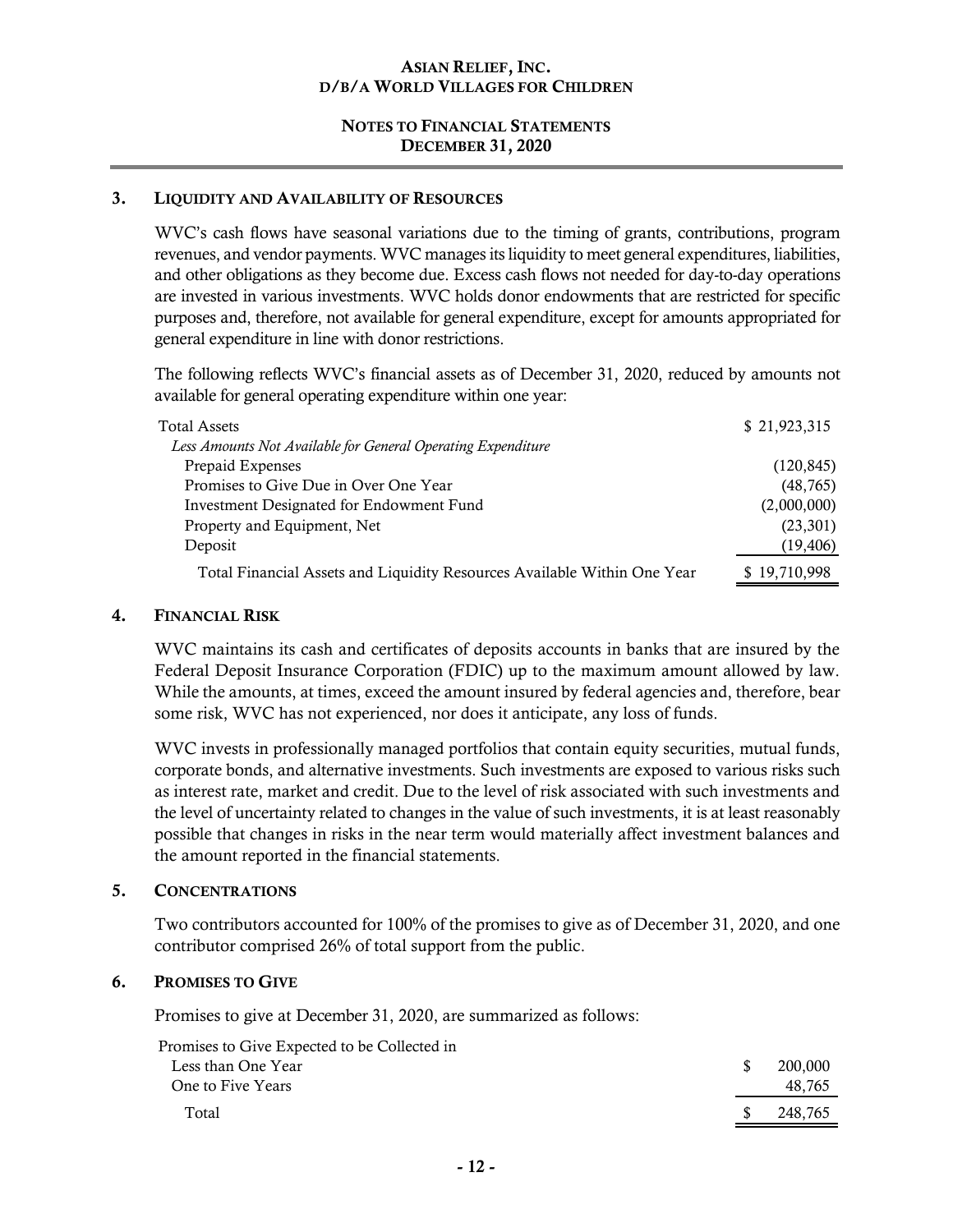# NOTES TO FINANCIAL STATEMENTS DECEMBER 31, 2020

#### 7. AFFILIATED ORGANIZATIONS

Affiliated foreign organizations are autonomous organizations in the Netherlands, Belgium, United Kingdom, and France that share some common Board Members. Due to their autonomy, these organizations' net assets, liabilities, revenues, and expenses are not reflected in the accompanying financial statements.

WVC charges a management fee to the affiliated foreign organizations for the accounting and other management functions WVC performs on the affiliate's behalf. The revenue is recorded in the statement of activities as affiliate management fees.

## 8. PREPAID EXPENSES

Prepaid solicitation expenses represent costs incurred for appeals, which will be mailed subsequent to the date of the statement of financial position.

## 9. INVESTMENTS AND FAIR VALUE MEASUREMENTS

WVC has categorized its financial instruments based on a three-level fair value hierarchy as follows:

*Level 1* - values are based on quoted prices for identical assets in active markets (examples include equity securities and mutual funds).

*Level 2* - values are based on quoted prices for similar assets in active or inactive markets (examples include corporate bonds).

*Level 3* - values are based on unobservable inputs to measure fair value to the extent that observable inputs are not available, thereby allowing for situations in which there is little, if any, market activity for the asset or liability at the measurement date. The fair value measurement objective is to determine an exit price from the perspective of a market participant that holds the asset or owes the liability. Therefore, unobservable inputs reflect WVC's judgment about the assumptions that market participants would use in pricing the asset or liability (including assumptions about risk). Unobservable inputs are developed based on the best information available in the circumstances, which might include WVC's own data (examples include certain private equity securities).

The preceding methods described may provide a fair value estimate that may not be indicative of net realizable value or reflective of future fair values. Furthermore, although WVC believes its valuation methods are appropriate and consistent with other market participants, the use of different methodologies or assumptions to determine the fair value of certain financial instruments could result in a different fair value measurement at the reporting date.

Management determines the fair value measurement valuation policies and procedures, including those for Level 3 recurring and nonrecurring measurements. WVC's Board of Directors assesses and approves these policies and procedures. At least annually, WVC's Board of Directors: (1) determines if the current valuation techniques used in fair value measurements are still appropriate, and (2) evaluates and adjusts the unobservable inputs used in the fair value measurements based on current market conditions and third-party information.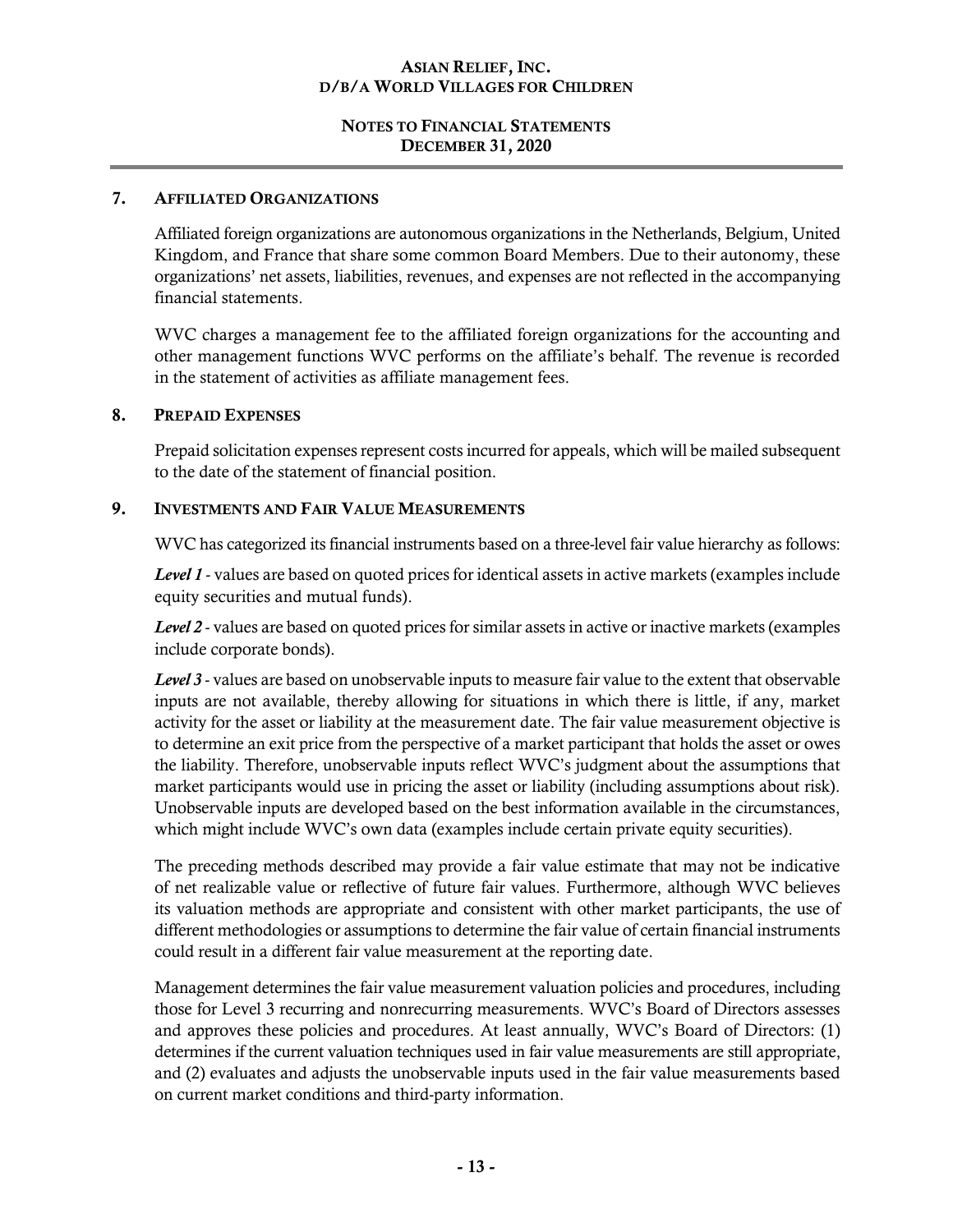# NOTES TO FINANCIAL STATEMENTS DECEMBER 31, 2020

#### 9. INVESTMENTS AND FAIR VALUE MEASUREMENTS (CONTINUED)

Fair values of assets measured on a recurring basis at December 31, 2020, are as follows:

|                          | Fair Value   | Level 1<br>Inputs        | Level 2<br>Inputs              | Level 3<br>Inputs |
|--------------------------|--------------|--------------------------|--------------------------------|-------------------|
| <b>Equity Securities</b> | \$10,976,271 | \$10,976,271             | \$<br>$\overline{\phantom{a}}$ | S                 |
| Mutual Funds             | 4,435,807    | 4,435,807                | ٠                              |                   |
| Corporate Bonds          | 1,514,393    |                          | 1,514,393                      |                   |
| Alternative Investments  | 793,603      | $\overline{\phantom{0}}$ |                                | 793,603           |
| Total                    | \$17,720,074 | \$15,412,078             | 1,514,393                      | 793,603           |

Assets measured at fair value on a recurring basis using significant unobservable inputs (Level 3) are as follows:

| Beginning Balance, December 31, 2019                                       | 1,052,529  |
|----------------------------------------------------------------------------|------------|
| Sales of Investments                                                       | (266, 814) |
| Purchases of Investments                                                   | 7.494      |
| Total Net Unrealized Gain Included in Changes in Net Assets, in Investment |            |
| Income, Attributable to Assets Held at Year End                            | 394        |
| Ending Balance, December 31, 2020                                          | 793.603    |

WVC recognizes transfers into and out of levels within the fair value hierarchy at the end of the reporting period. There were no transfers between levels during the year ended December 31, 2020.

Investment return and its classification in the statement of activities for the year ended December 31, 2020, is as follows:

| Interest and Dividends          | 443.803     |
|---------------------------------|-------------|
| Realized Gains on Investments   | 1.222.645   |
| Unrealized Gains on Investments | 616.928     |
| Investments Fees                | (85, 175)   |
|                                 | \$2,198,201 |

#### 10. PROPERTY AND EQUIPMENT

Property and equipment at December 31, 2020, consisted of the following:

| Leasehold Improvements                                        | 20.876               |
|---------------------------------------------------------------|----------------------|
| Furniture and Equipment                                       | 102,246              |
| Total Property and Equipment<br>Less Accumulated Depreciation | 123,122<br>(99, 821) |
| Property and Equipment, Net                                   | 23,301               |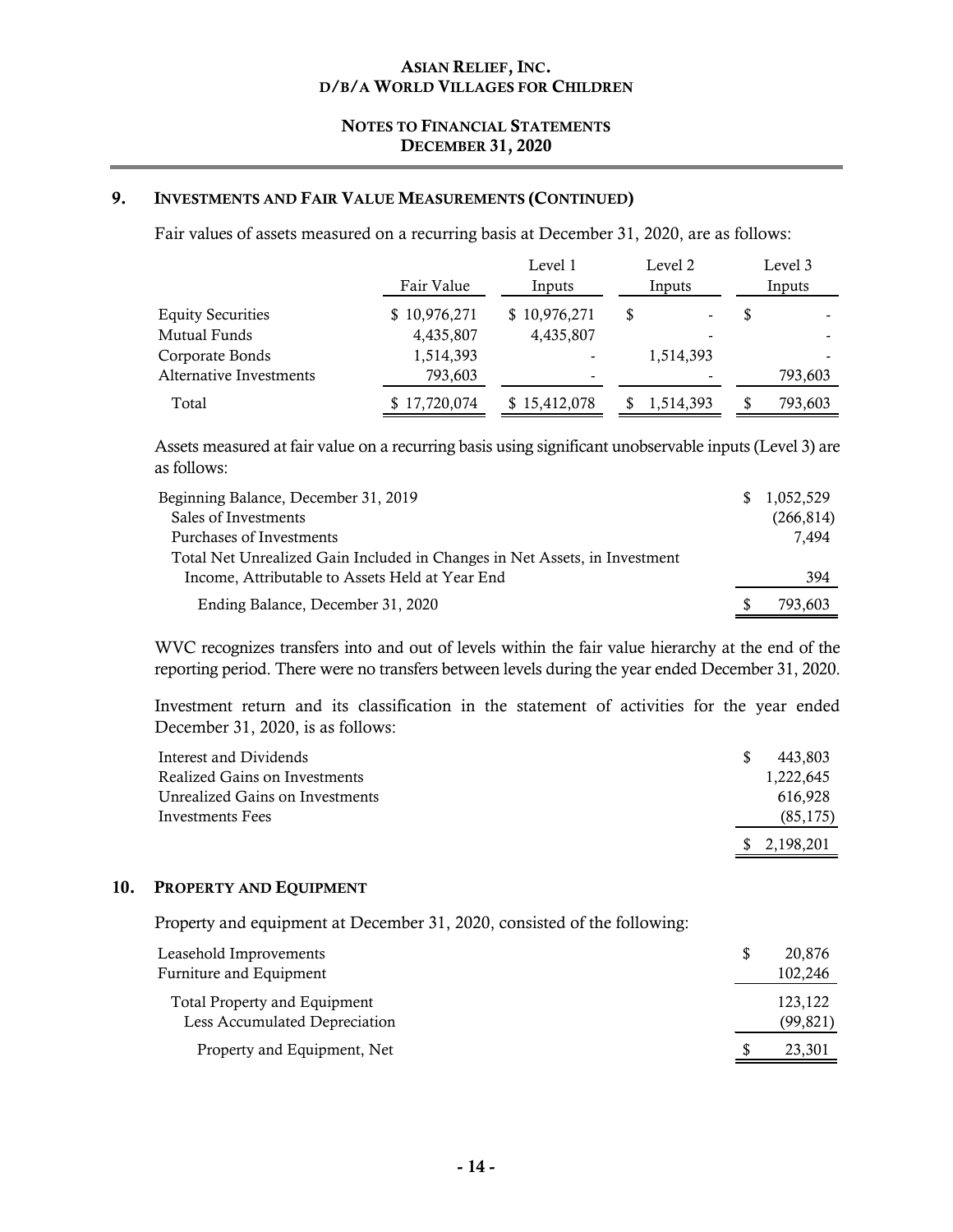# NOTES TO FINANCIAL STATEMENTS DECEMBER 31, 2020

#### 11. NET ASSETS WITH DONOR RESTRICTIONS

For the year ended December 31, 2020, the purposes and changes in amounts of net assets with donor restrictions were as follows:

|                                  | Beginning<br>Balance |           | Contributions |           | Released from<br>Restrictions |            | Ending<br>Balance |           |
|----------------------------------|----------------------|-----------|---------------|-----------|-------------------------------|------------|-------------------|-----------|
| Donor-Restricted Endowment Fund  | \$                   | 2,000,000 | \$            |           | \$                            | -          | S                 | 2,000,000 |
| Gains (Losses) on Endowment      |                      | 241,522   |               | 248,102   |                               |            |                   | 489,624   |
| Sisters of Mary - Tanzania       |                      | 18,000    |               | 464,540   |                               | (102, 629) |                   | 379,911   |
| Sisters of Mary - Guatemala      |                      | 4.500     |               | 15,520    |                               | (14,500)   |                   | 5,520     |
| Sisters of Mary - Chalco, Mexico |                      | 22,108    |               | 668,226   |                               | (193, 084) |                   | 497,250   |
| Sisters of Mary - Honduras       |                      | -         |               | 19.496    |                               | (13, 456)  |                   | 6,040     |
| Sisters of Mary - Philippines    |                      |           |               | 223,871   |                               | (223, 421) |                   | 450       |
|                                  |                      | 2,286,130 |               | 1,639,755 |                               | (547,090)  |                   | 3,378,795 |

## 12. ENDOWMENT

WVC's endowment consists of a single gift established as a donor-restricted endowment fund. Net assets associated with this endowment fund are classified and reported based on the existence of donor-imposed restrictions.

## *Investment Policy*

WVC invests the endowment with the objective of prudently managing the investments to protect the principal from decrease in actual terms. Recognizing the impact of inflation, the asset portfolio manager shall make every effort to protect the purchasing power of these assets. The general philosophy for the management of these funds is to maximize returns while minimizing risk.

Investment return earned by the endowment fund is recorded as increase or decrease to net assets without donor restrictions. Investment income is allocated to the endowment fund proportionally to the investments as a whole.

## *Interpretation of Relevant Law*

The Board of WVC, has interpreted the Maryland Uniform Prudent Management of Institutional Funds Act (MUPMIFA) as requiring the preservation of the fair value of the original gift as of the gift date of the donor-restricted endowment fund absent explicit donor stipulations to the contrary. As a result of this interpretation, WVC classifies as net assets with permanent donor restrictions: (a) the original value of gifts donated to the permanent endowment, (b) the original value of subsequent gifts to the permanent endowment, and (c) accumulations to the permanent endowment made in accordance with the direction of the applicable donor gift instrument at the time the accumulation is added to the fund. The remaining portion of the donor-restricted endowment fund that is not classified in net assets with permanent donor restrictions is classified as net assets with temporary donor restrictions until those amounts are appropriated for expenditure by WVC, in a manner consistent with the standard of prudence prescribed by MUPMIFA.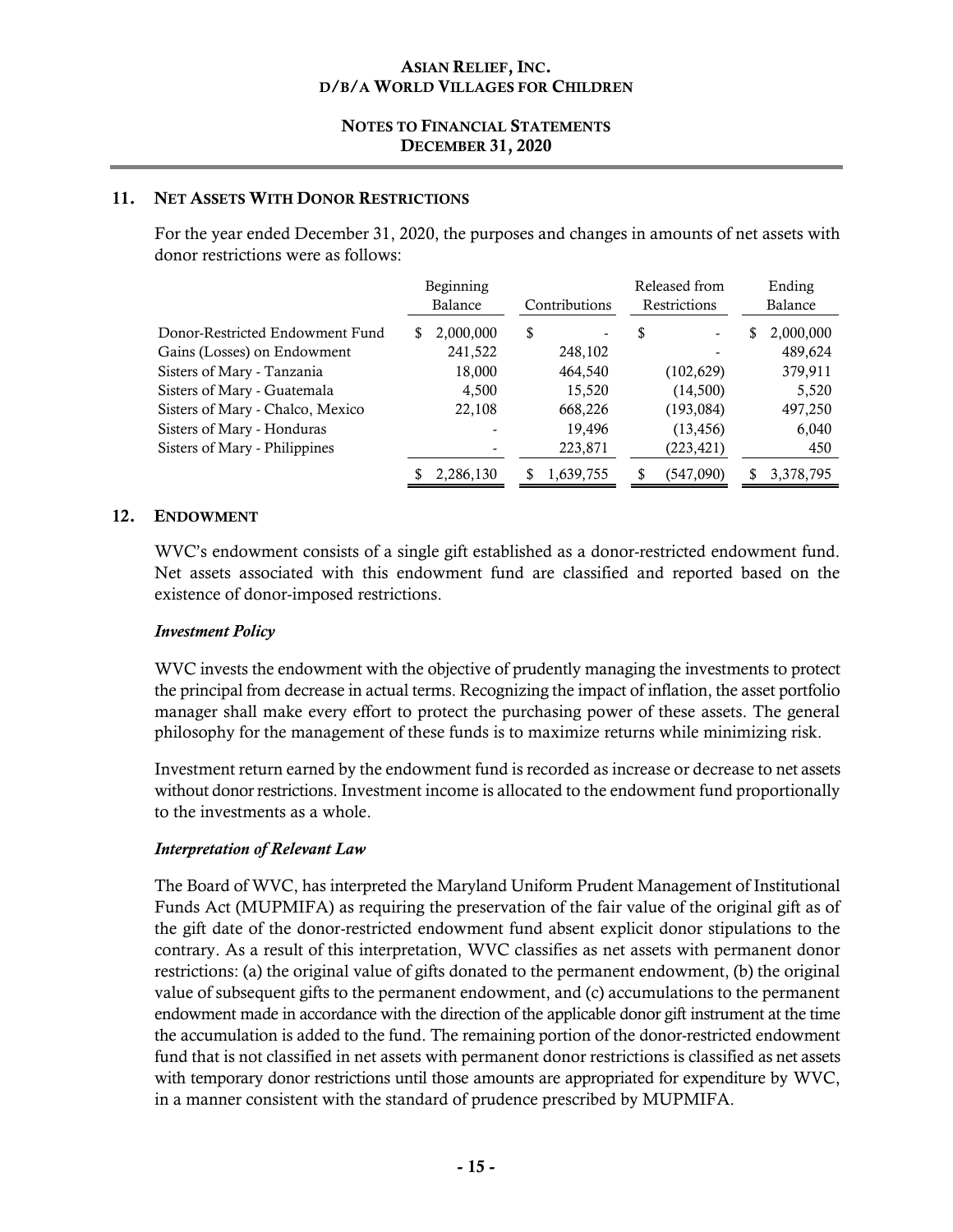# NOTES TO FINANCIAL STATEMENTS DECEMBER 31, 2020

#### 12. ENDOWMENT (CONTINUED)

#### *Interpretation of Relevant Law (Continued)*

In accordance with MUPMIFA, WVC considers the following factors in making a determination to appropriate or accumulate donor-restricted endowment funds:

- (1) The long- and short-term needs of WVC in carrying out its purpose
- (2) WVC's present and anticipated financial requirements
- (3) Expected total return on investments
- (4) Price level trends
- (5) General economic conditions

Endowment net asset composition by type of fund as of December 31, 2020, was as follows:

|                                 | Without Donor         | With Donor Restrictions |               |              |
|---------------------------------|-----------------------|-------------------------|---------------|--------------|
|                                 | <b>Restrictions</b>   | Temporary               | In Perpetuity | Total        |
| Donor-Restricted Endowment Fund | $\tilde{\phantom{a}}$ | 489.624                 | \$2,000,000   | \$ 2.489,624 |

Changes in endowment net assets for the year ended December 31, 2020, were as follows:

|                                   | Without Donor |                       | <b>With Donor Restrictions</b> |           |    |           |           |
|-----------------------------------|---------------|-----------------------|--------------------------------|-----------|----|-----------|-----------|
|                                   |               | Restrictions          |                                | Temporary |    | Permanent | Total     |
| Endowment Net Assets,             |               |                       |                                |           |    |           |           |
| Beginning of Year                 | \$            | -                     | \$                             | 241,522   | S. | 2,000,000 | 2,241,522 |
| Investment Gain                   |               | $\tilde{\phantom{a}}$ |                                | 248,102   |    |           | 248,102   |
| Contributions                     |               | $\overline{a}$        |                                |           |    |           |           |
| Appropriation of Endowment Assets |               |                       |                                |           |    |           |           |
| for Expenditure                   |               | -                     |                                |           |    |           |           |
| Endowment Net Assets, End of Year |               | ۰                     |                                | 489.624   |    | 2,000,000 | 2,489,624 |

## 13. RETIREMENT PLAN

Asian Relief, Inc. d/b/a World Villages for Children maintains a tax-deferred annuity [Section 403(b)] plan for its employees. All employees are eligible to participate in the Plan provided that the various stipulations have been met, in regard to age and length of service, employee contributions are eligible for employer matching and discretionary contributions in accordance with stated vesting policies. For the year ended December 31, 2020, WVC contributed \$7,551 to the Plan.

## 14. RETIREE OBLIGATIONS

In addition to the above qualified plan, WVC maintains a second, non-qualified, non-funded plan that provides monthly payments to a retired employee. The monthly benefit is determined by a formula that includes salary history, length of service, and benefits under the qualified plan. This benefit for the retiree is unfunded and the benefits will be adjusted each year in accordance with the adjustments made by the United States Social Security Administration.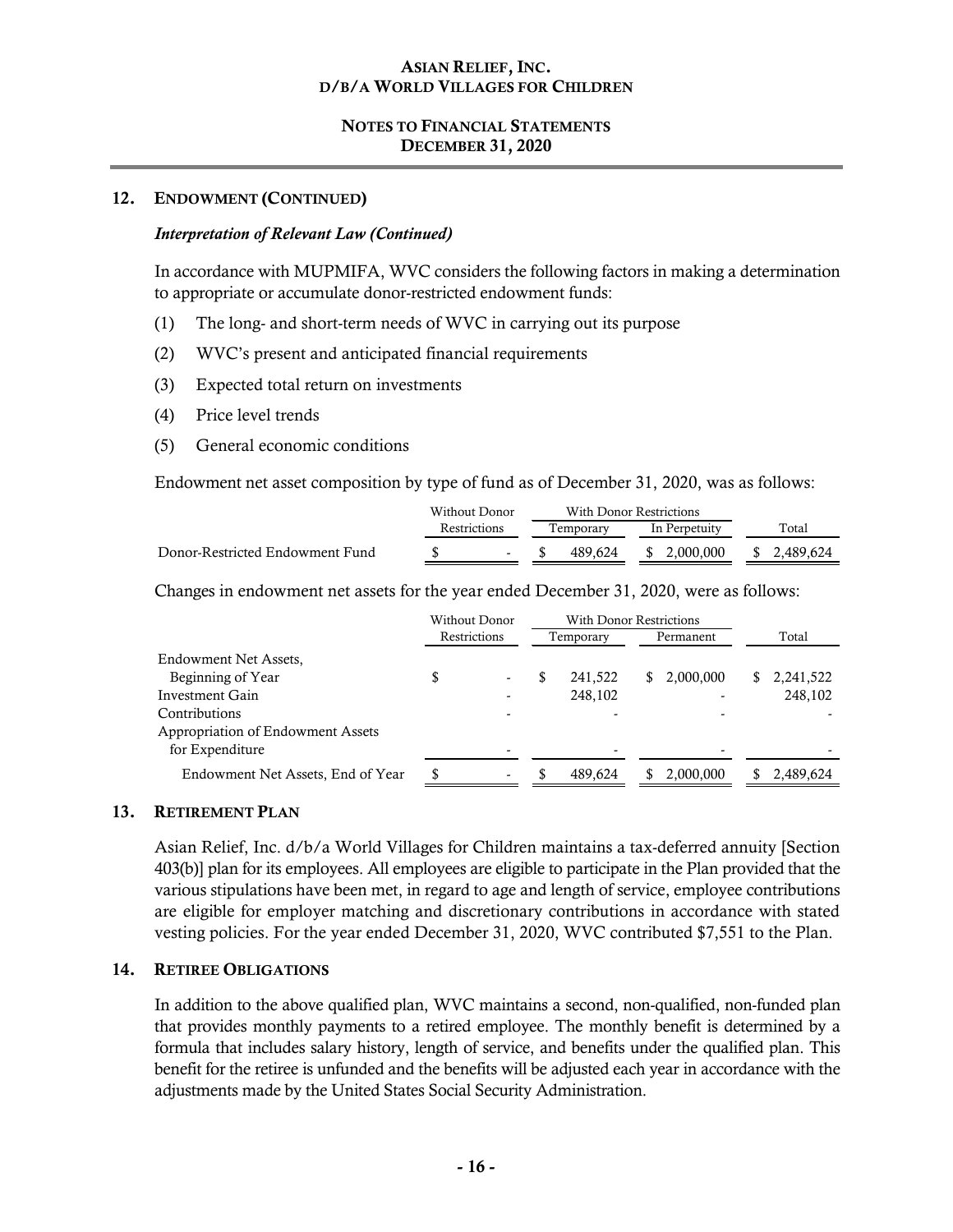# NOTES TO FINANCIAL STATEMENTS DECEMBER 31, 2020

#### 14. RETIREE OBLIGATIONS (CONTINUED)

The assets of WVC are used to pay the benefits of an eligible retiree. Benefits paid to the retiree were \$63,160 for the year ended December 31, 2020. As of the measurement date, December 31, 2020, the retirement plan had an unfunded liability of \$637,677. The liability decreased from the prior year by \$27,188 primarily due to the net effect of payments made during 2019, minor changes in the projected benefits to be paid in the future, and a change in the life expectancy of the retiree.

Amounts recognized in the statement of activities consisted of:

| Net Periodic Pension Cost - Retirement Benefits                                 | 28.233   |
|---------------------------------------------------------------------------------|----------|
| The following weighted-average assumptions are used in accounting for the Plan: |          |
| Discount Rate                                                                   | $2.23\%$ |
| Rate of Compensation Change (Active Participant)                                | $1.30\%$ |

The assumptions for life expectancy and discount rates were determined based on the IRS tables.

Compensation and insurance benefits expected to be paid in future fiscal years are as follows:

#### For the Years Ending December 31,

| 2021                              | \$<br>63,160  |
|-----------------------------------|---------------|
| 2022                              | 63,981        |
| 2023                              | 64,813        |
| 2024                              | 65,656        |
| 2025                              | 66,509        |
| Thereafter                        | 393,655       |
| <b>Total Amounts Owed</b>         | 717,774       |
| Less Amount Representing Interest | (80,097)      |
| Net                               | \$<br>637,677 |
|                                   |               |

#### 15. JOINT COST ALLOCATION

The direct mail solicitations of WVC have two distinct purposes:

- Information services to promote and educate its donors and potential donors of the socioeconomic plight of the poor, handicapped, sick and homeless children and adults in Korea, the Philippines, Mexico, Guatemala, Brazil, Tanzania, and Honduras.
- Fundraising to raise funds to carry out the mission of WVC, and to fund overhead costs.

The joint costs for the year ended December 31, 2020, amounted to \$590,812, of which \$318,871 was charged to program services and \$271,941 was charged to fundraising and donor development for the year ended December 31, 2020, respectively.

#### 16. COMMITMENTS AND CONTINGENCIES

WVC leases office space in Annapolis, Maryland, through October 31, 2021. The lease was amended in 2020 to reduce office space and rent payments for the remainder of the term. Total rent expense for the year ended December 31, 2020, was \$214,872. The total of all rental payments due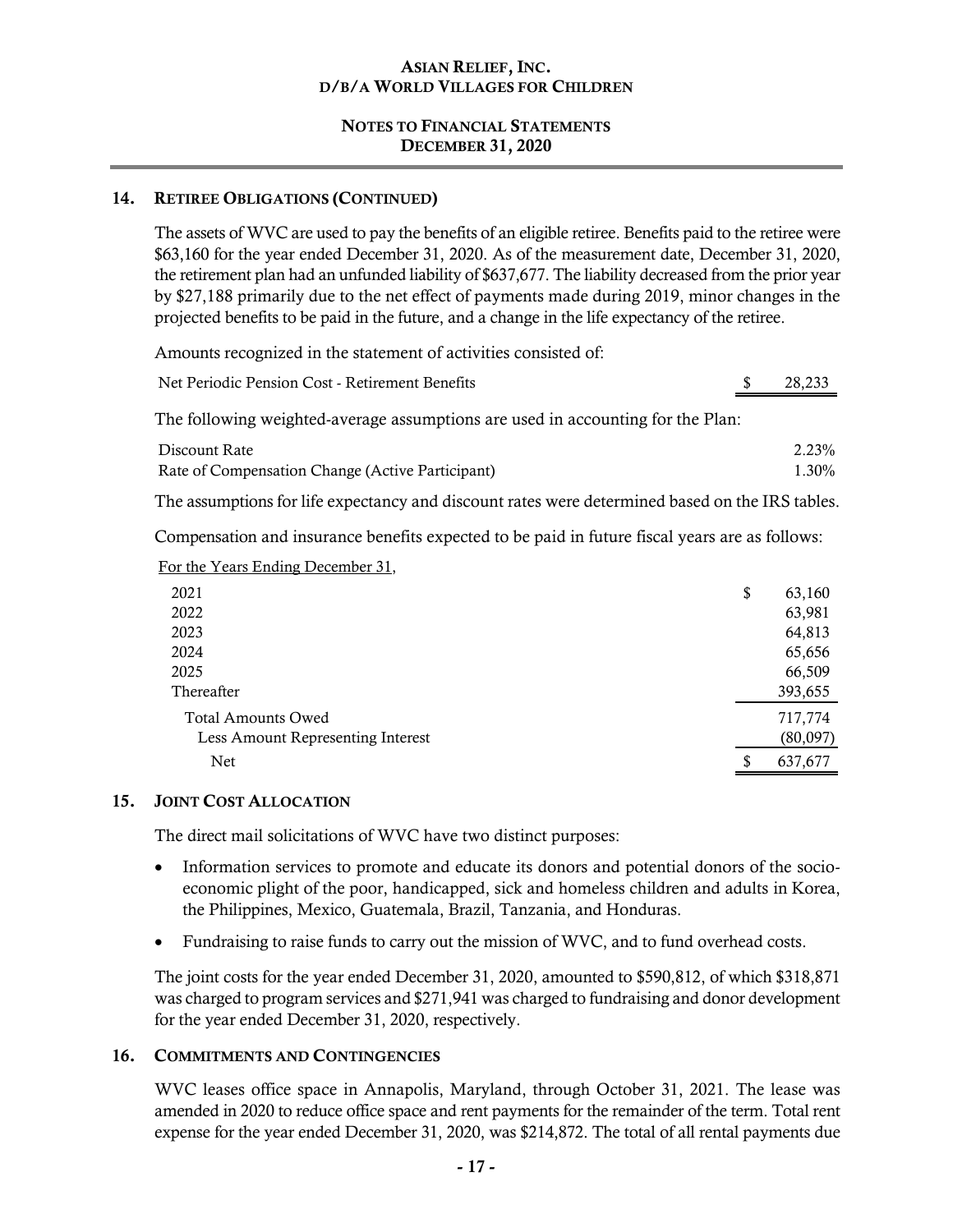## NOTES TO FINANCIAL STATEMENTS DECEMBER 31, 2020

## 16. COMMITMENTS AND CONTINGENCIES (CONTINUED)

under the office lease are being recognized on a straight-line basis in the statement of activities and changes in net assets. Accordingly, there is a liability recorded for deferred rent equal to the difference between the rent expense and the actual cash payments required by the lease.

The minimum rental commitment under the above operating lease at December 31, 2020, is as follows:

For the Year Ending December 31,

| 2021                                | \$ 117.477 |
|-------------------------------------|------------|
| Total Future Minimum Lease Payments | \$ 117.477 |

WVC entered into three-year agreements with a vendor through March 2023 to implement and license the accounting software and fundraising database. The minimum payments required under the agreements at December 31, 2020, are as follows:

For the Years Ending December 31,

| 2021                                | S | 58,383           |
|-------------------------------------|---|------------------|
| 2022<br>2023                        |   | 51.946<br>12,987 |
|                                     |   |                  |
| Total Future Minimum Lease Payments | S | 123,316          |

The spread of COVID-19 (coronavirus disease) has had a disruptive impact on the daily life and operations of individuals, businesses, and nonprofits around the world. There is uncertainty about financial and economic impacts in all sectors of the economy. The financial markets have experienced significant volatility, and this may continue for an extended period of time. In light of these circumstances, management continues to assess how best to adapt to changed circumstances.

## 17. TRANSACTIONS WITH RELATED PARTIES

Contributions from Board Members represented 26% of total contributions during 2020.

#### 18. CONDITIONAL CONTRIBUTION AND PPP REFUNDABLE ADVANCE

During 2020, WVC received a Small Business Administration (SBA) loan under the Paycheck Protection Program (PPP) in the amount of \$127,300. PPP provides cash-flow assistance through 100% federally guaranteed loans to eligible recipients to maintain payroll during the COVID-19 public health emergency and cover certain other expenses. If WVC maintains its workforce and meets certain requirements, up to 100% of the loan may be forgiven by the SBA. No more than 40% of the forgiven amount may be for non-payroll costs. Loans under PPP have an interest rate of 1% and may negotiate to a five-year maturity date, if not forgiven. WVC met all conditions for forgiveness as of December 31, 2020. However, since the loan was not forgiven until 2021, WVC is accounting for this loan as a conditional contribution, and as such, the loan proceeds are included in the PPP refundable advance on the statement of financial position.